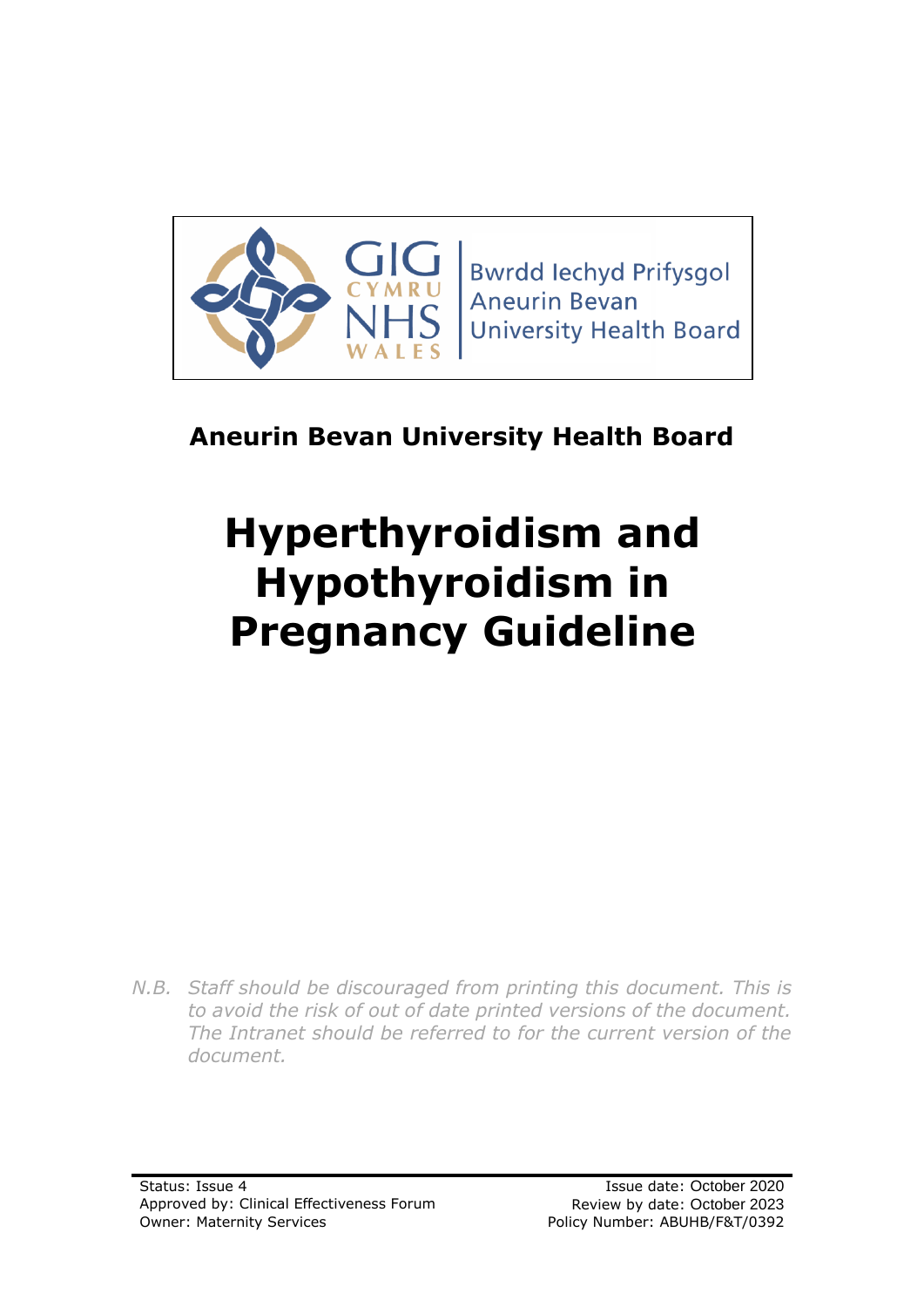#### **Contents:**

| 7.4 Hypothyroidism in Pregnancy  10          |    |
|----------------------------------------------|----|
|                                              |    |
|                                              | 12 |
|                                              |    |
| 11. Further Information Clinical Documents12 |    |
|                                              |    |
|                                              |    |
|                                              |    |
|                                              |    |
| <u> 16. Review …………………………………………………………………</u> | 13 |
|                                              | 13 |
|                                              |    |
|                                              |    |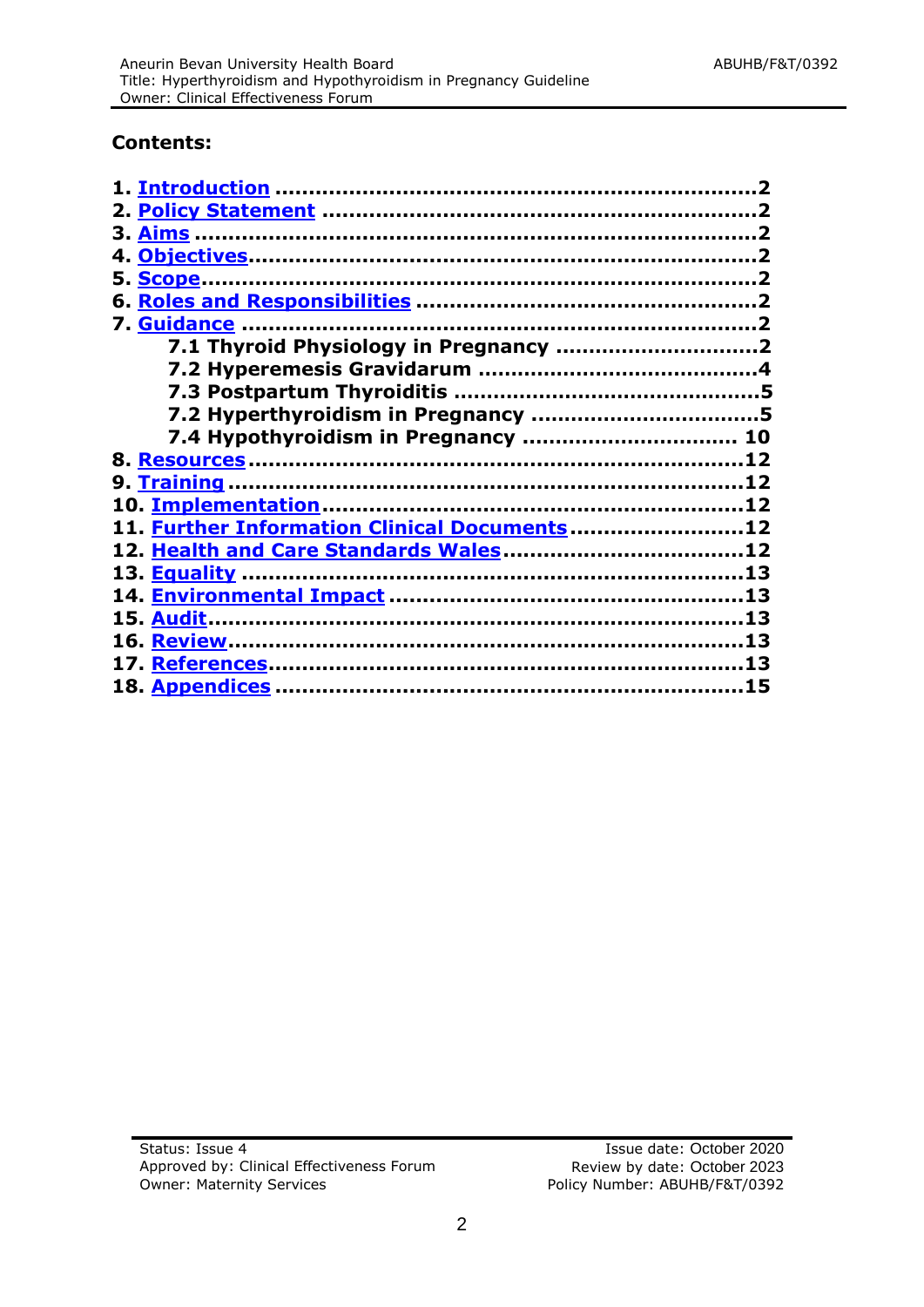# <span id="page-2-0"></span>**1. Introduction/Overview**

Thyroid disease is common in women of childbearing age. Optimal management of thyroid disease in pregnancy reduces maternal and fetal / neonatal morbidity and mortality.

# <span id="page-2-1"></span>**2. Policy Statement**

The Health Board is committed to providing evidence-based, safe care for all pregnant women, in order to optimise outcomes. This document is designed to support safe and effective practice.

# <span id="page-2-2"></span>**3. Aims/Purpose**

To provide support for clinical decision making.

# **4. Objectives**

To ensure all of the following for women with thyroid disease in pregnancy:

- <span id="page-2-3"></span>Early identification
- Optimisation of treatment
- Appropriate monitoring of thyroid function
- Appropriate monitoring of maternal and fetal wellbeing
- Provision of evidence-based information to women and their care providers

# <span id="page-2-4"></span>**5. Scope**

This guideline applies to all clinicians working within maternity services.

# <span id="page-2-5"></span>**6. Roles and Responsibilities**

All clinicians working within maternity services are responsible for ensuring implementation of this guideline for women in their care.

# <span id="page-2-6"></span>**7. Guidance**

# **7.1 Thyroid Physiology in Pregnancy**

Hepatic synthesis of thyroid binding globulin (TBG) is increased during pregnancy. Total T4 & T3 are also increased. Levels of free T4 are less affected by pregnancy, but there is a slight increase in the first trimester, followed by a decrease in the second and third trimesters. This increase in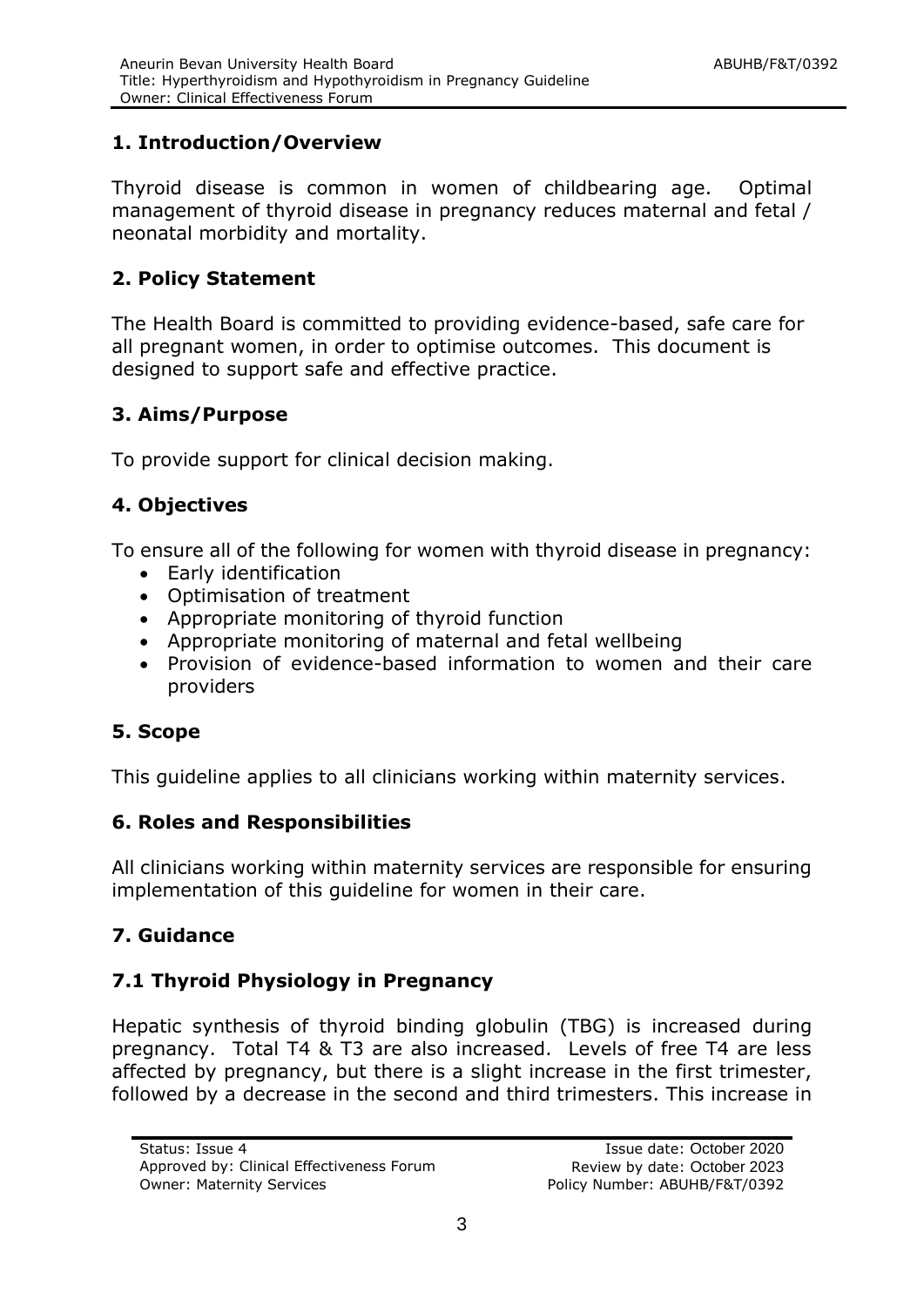the first trimester is in part due to HCG, which is structurally similar to TSH and therefore has a thyrotropic (TSH-like) effect.

T4 is essential for fetal neural development. The fetal thyroid gland does not function until 12 weeks of gestation. Therefore, adequate concentrations of maternal T4 are vital, especially in the first trimester.

Sufficient iodine intake (200mcg/day) during pregnancy and lactation is necessary to meet the need for increased thyroid hormone production and provide iodine to the fetus and neonate. There is also increased excretion of iodine in the urine during pregnancy due to increased glomerular filtration rate. Dairy products and white fish are the best dietary sources of iodine so vegans are at increased risk of deficiency and should be advised to take a supplement; some pregnancy multivitamins contain iodine. In cases of iodine deficiency, the thyroid hypertrophies in order to trap more iodine, which may cause a visible goitre.



Nature Reviews | Endocrinology

*Figure 1: Changes in Thyroid Physiology During Pregnancy Korevaar, T. I. M. et al. (2017) Thyroid disease in pregnancy: new insights in diagnosis and clinical management, Nat. Rev. Endocrinol.*

Status: Issue 4 Issue date: October 2020 Approved by: Clinical Effectiveness Forum Review by date: October 2023 Owner: Maternity Services extending the Policy Number: ABUHB/F&T/0392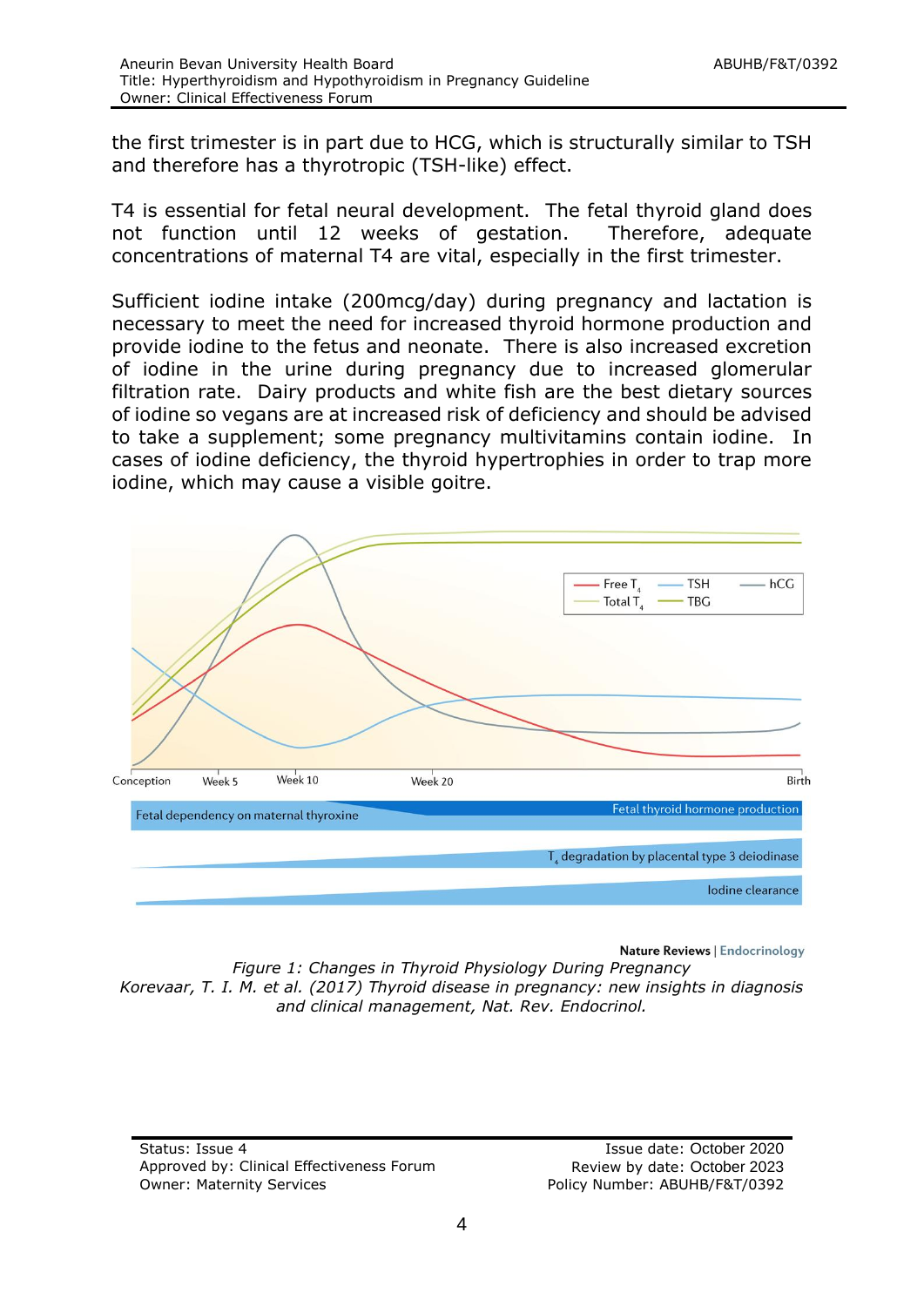

*Figure 2: Hypothalamic-Pituitary-Thyroid Axis & Pregnancy Efterpi T. et al, Benign thyroid disease in pregnancy: A state of the art review, Journal of Clinical & Translational Endocrinology*

# **7.2 Thyroid Function in Hyperemesis Gravidarum**

Transient biochemical hyperthyroidism (elevated T4 and low TSH) may occur in up to 11% of women in early pregnancy. This is particularly common in those with hyperemesis gravidarum due to TSH receptor stimulation by high levels of hCG. These women are rarely symptomatic and this transient hyperthyroidism has not been associated with adverse pregnancy outcomes. Treatment with anti-thyroid medications is therefore not recommended, but if symptoms are present Beta blockers can be used. This transient hyperthyroidism usually resolves by 18 weeks of pregnancy.

A detailed history should be taken for any other symptoms of hyperthyroidism and TFTs should be interpreted with caution. Patients with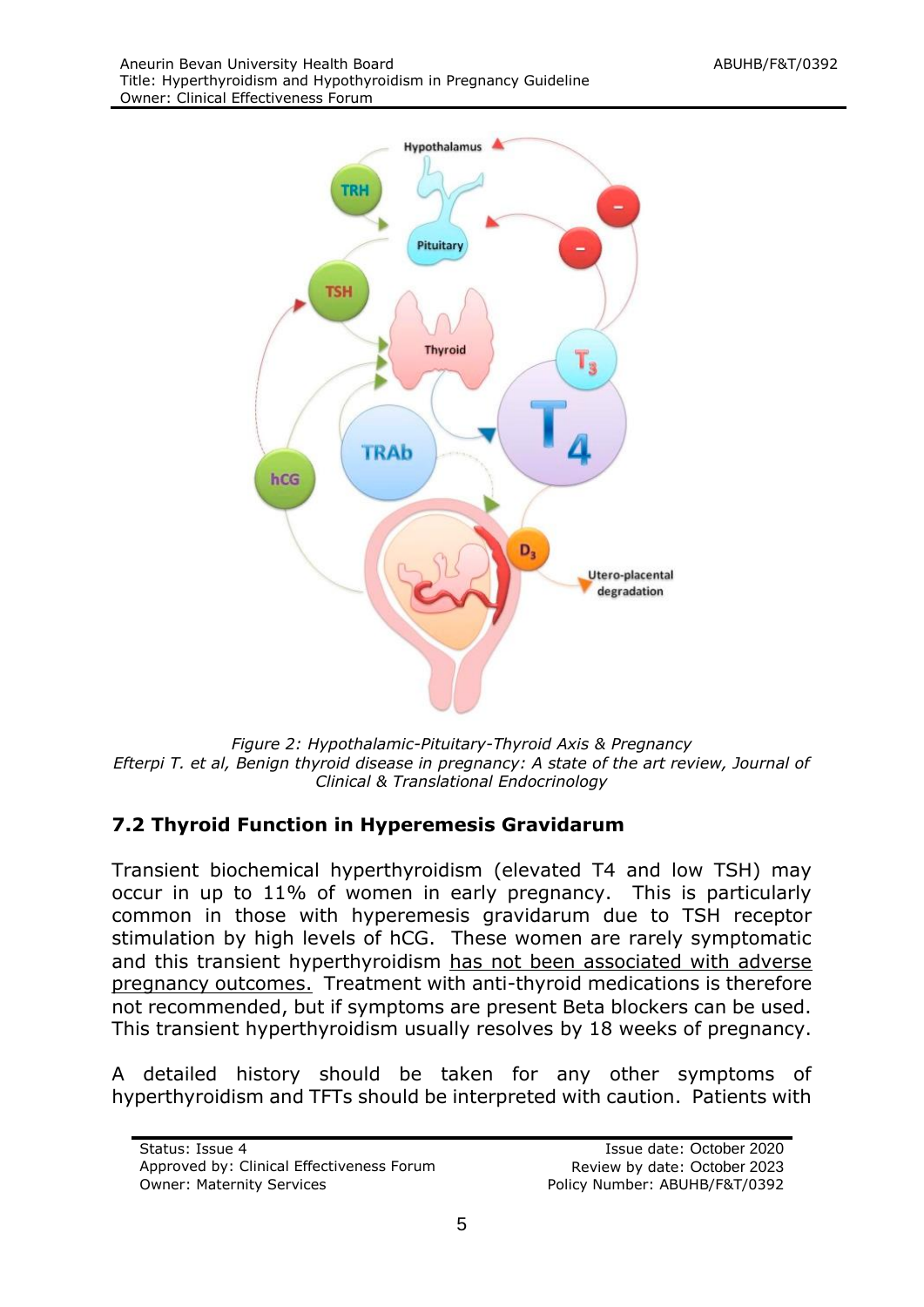transient hyperthyroidism associated with HG will usually have no history of thyroid disease & no goitre. If there is any doubt as to whether abnormal TFTs may be related to HG or Graves' disease, check TSI; this should be negative in transient hyperthyroidism and a positive result requires referral to medical ANC.

Women on Thyroxine with nausea and vomiting in pregnancy should be advised of the importance of continuing to take their Thyroxine daily, and should be prescribed antiemetic medication where necessary to achieve this.

# **7.3 Post-Partum Thyroiditis**

Thyroid dysfunction in the first year after delivery affects 5-10% of women. There may be clinical features of hyperthyroidism, hypothyroidism or both. Postpartum thyroiditis is the commonest cause of thyrotoxicosis in the postpartum period. Hyperthyroidism is usually mild and short-lasting; therefore, women rarely require anti-thyroid medications, but may require Beta blockers depending on symptoms. Hypothyroidism should be treated with Thyroxine. The majority of women return to euthyroid within 1 year post-partum.

# **7.4 Hyperthyroididsm in Pregnancy**

Hyperthyroidism has an incidence of 1 in 500 pregnancies. 95% of these cases are due to autoimmune thyrotoxicosis (Graves' disease). Other causes include a toxic nodule or toxic multinodular goitre. Thyroid function tests in hyperthyroidism show decreased TSH and elevated T4.

The therapeutic aim is to achieve euthyroidism as early as possible in pregnancy (or ideally, preconceptually) as this minimises the chances of maternal or fetal complications.

Presence or absence of TPO antibodies does not alter the maternal or neonatal outcome. Subclinical hyperthyroidism (low TSH with normal levels of T4) is not associated with any adverse pregnancy outcomes and treatment is not recommended.

# **Maternal Risks of (Poorly Controlled) Hyperthyroidism**

- Weight loss
- Palpitations
- Pregnancy induced hypertension
- 5 x increased risk of pre-eclampsia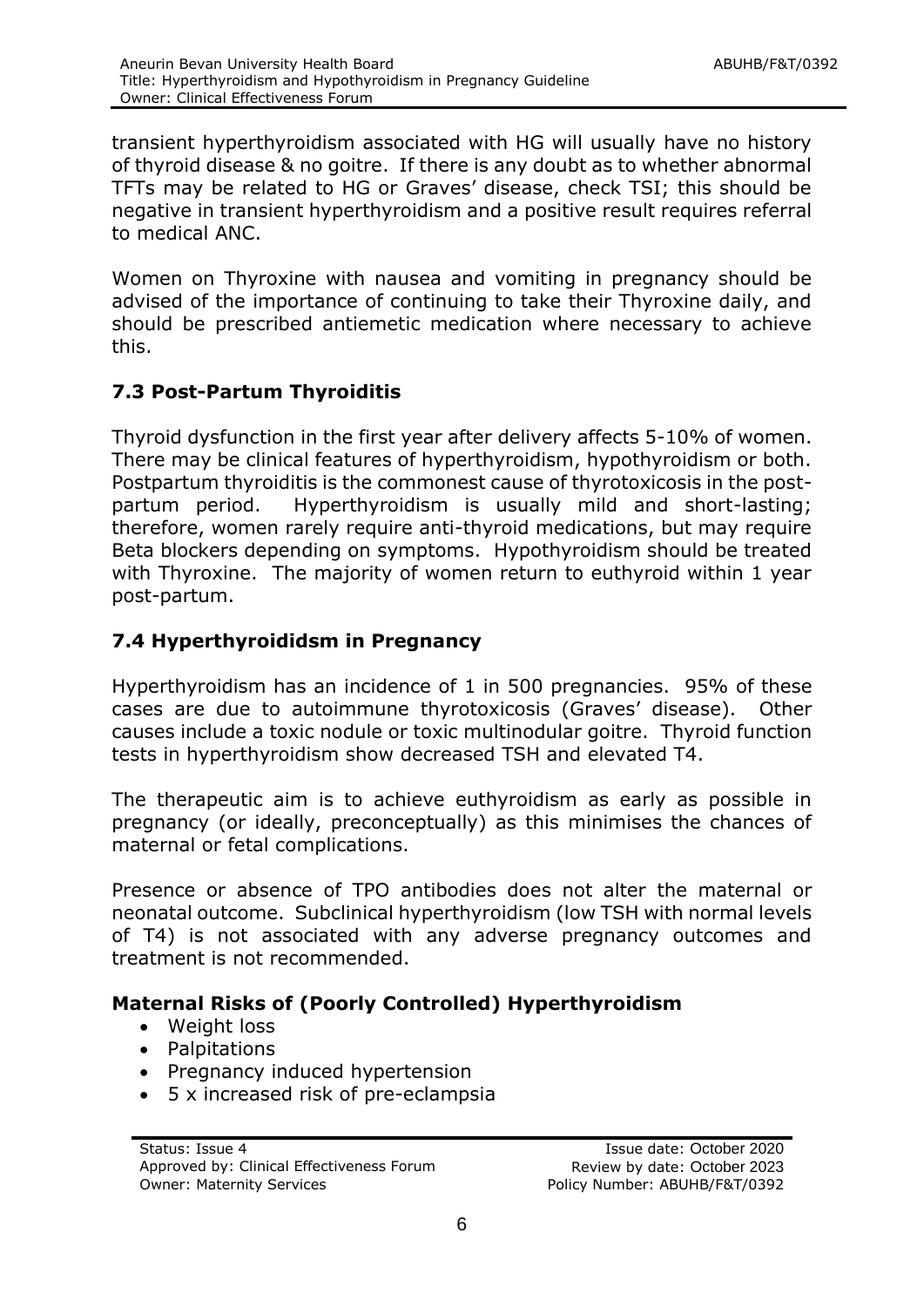- Placental abruption
- Thyroid storm / crisis rare but serious
- Congestive cardiac failure

# **Fetal Risks of (Poorly Controlled) Hyperthyroidism**

- Fetal anomaly if poor control in first trimester
- Miscarriage
- Transplacental transfer of maternal antibodies (TSI) causing fetal thyrotoxicosis: tachycardia, growth restriction, oligohydramnios, excessive fetal movements, goitre, high output cardiac failure
- Craniosynostosis & associated intellectual impairment
- Intrauterine growth restriction
- Prematurity
- Hydrops fetalis
- Intra uterine death
- Seizure disorders / neurobehavioural disorders later in life

# **Assessment of Patient with Suspected/Confirmed Hyperthyroidism**

Check for:

- Past medical history
- Family history
- Current symptoms: palpitations, heat intolerance, weight loss, diarrhoea, vomiting (?hyperemesis gravidarum)
- Examination: maternal tachycardia, tremor in hands, eye signs (exophthalmos), goitre, brisk reflexes, fetal tachycardia

#### **Preconception Care**

Aim for good control on lowest dose of antithyroid medications which keeps T4 in upper end of normal range (ideally PTU but see considerations below).

#### **Antenatal Care**

Book into Combined Medical ANC: RGH - Monday pm; NHH - Tuesday am

TFTs should be taken at booking and at least 6-weekly thereafter. Antithyroid medication should be titrated to keep free T4 at the upper end of non-pregnant range.

#### **Thyroid Stimulating Immunoglobulin (TSI) / TSH Receptor Antibodies (TRAb)**

There are two main types of TRAb – thyroid stimulating (TSI) and thyroid blocking. TSI are the cause of Graves' disease. Our lab assays used to test for all TRAb but now screen specifically for TSI.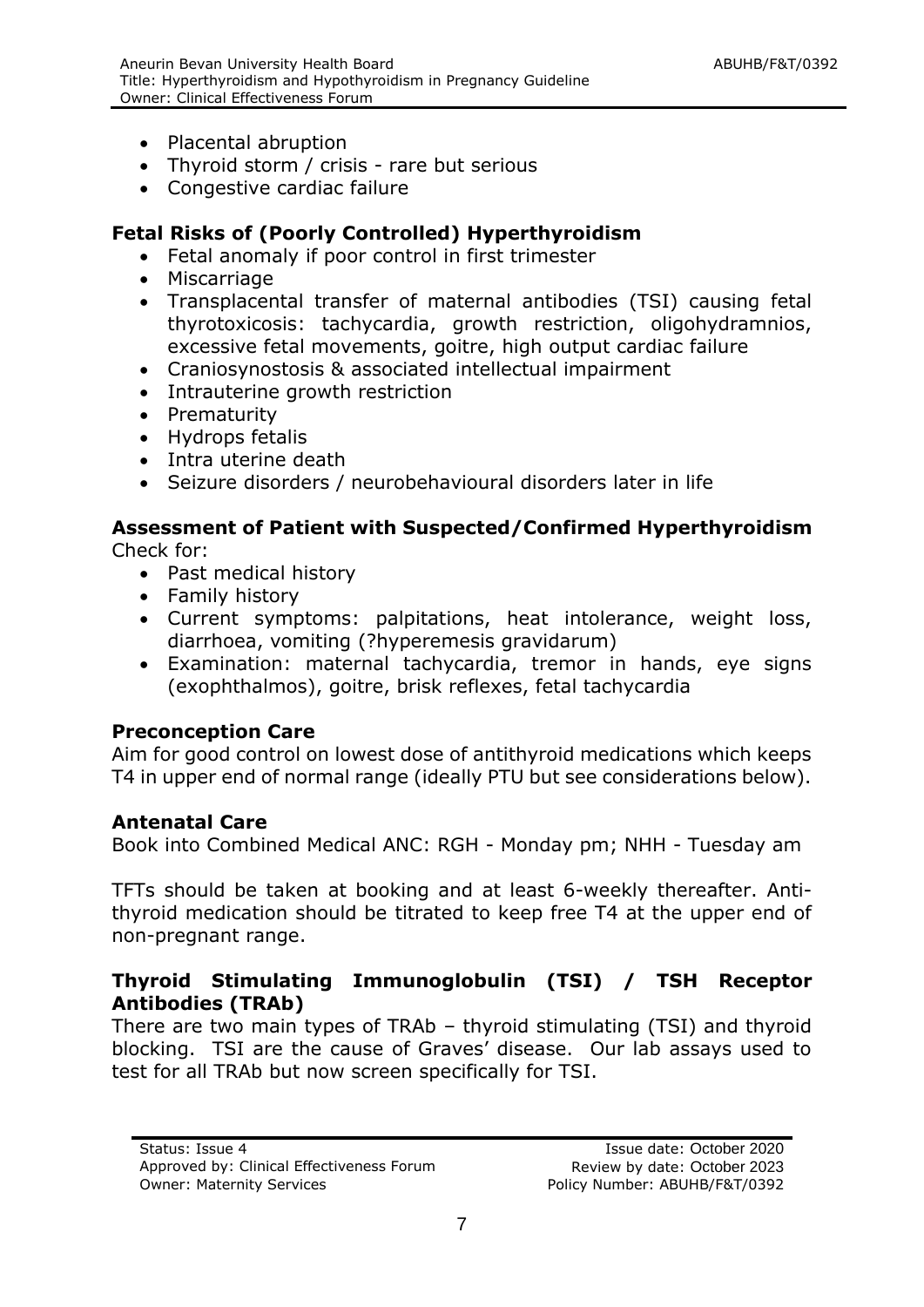TSI crosses the placenta and can therefore have an effect on the fetal thyroid, potentially causing fetal thyrotoxicosis. This typically occurs at or after 20 weeks gestation. The risk of fetal thyrotoxicosis is directly proportional to antibody titre.

TSI titre should be checked at booking and 28 weeks in all women with current / history of hyperthyroidism. If TSI is positive at booking, it should also be repeated at 18-22 weeks.

For all women with a positive TSI:

- Monitor fetus for growth and goitre by serial USS
- Arrange for weekly check of fetal heart rate (due to risk of tachycardia) - can be done by community midwife
- Send neonatal alert to Dr. Sue Papworth, Neonatologist

# **Ultrasound Scans in Hyperthyroidism with Positive TSI**

All women with positive TSI should have serial fetal ultrasound scans. Any of the following features on USS should raise the suspicion of fetal thyrotoxicosis:

- $\bullet$  Fetal tachycardia > 170
- IUGR
- Fetal goitre
- Accelerated bone maturation
- Signs of congestive cardiac failure
- Hydrops fetalis

The presence of any of these features requires urgent MDT assessment and planning including input from an obstetrician, endocrinologist, fetal medicine Consultant, neonatologist and anaesthetist.

# **Treatment of Hyperthyroidism**

#### **Anti-thyroid drugs:**

Either Propylthiouracil (PTU) or Carbimazole may be used in pregnancy. Both medications will cross the placenta and have some effect on the fetal thyroid, therefore it is important to use the lowest dose necessary (maintain maternal free T4 at upper limit of normal range).

There are pros and cons to both PTU and Carbimazole (see table below) but PTU is traditionally favoured up to at least 16 weeks of pregnancy and often continued throughout pregnancy. This is due to the increased risk of more serious congenital anomaly with Carbimazole use, particularly in the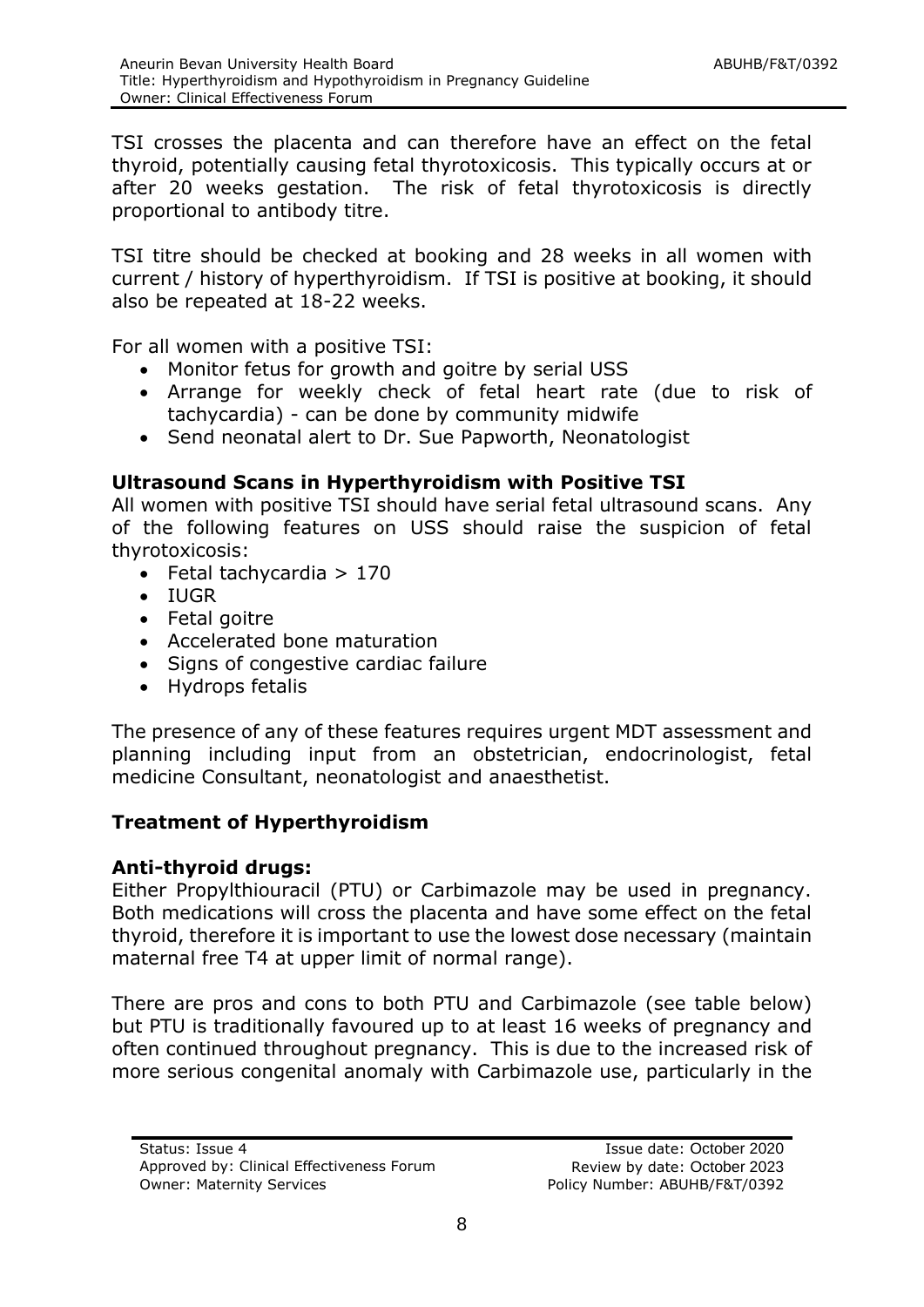first trimester. Therefore, usually women who conceive whilst taking Carbimazole will be switched to PTU as early as possible.

However, the most important principle is good control of hyperthyroidism; pregnancies where there is poor control are more likely to result in complications than those well controlled on either drug. The decision to start, stop or change antithyroid medication should therefore be made in consultation with the patient by an experienced Obstetrician / Endocrinologist, ideally in Medical ANC.

Many women will be able to reduce or stop their anti-thyroid medications during pregnancy as TSI, and therefore disease activity, tends to fall in the second and third trimesters, but this must be done according to TFT results and under the supervision of an experienced clinician.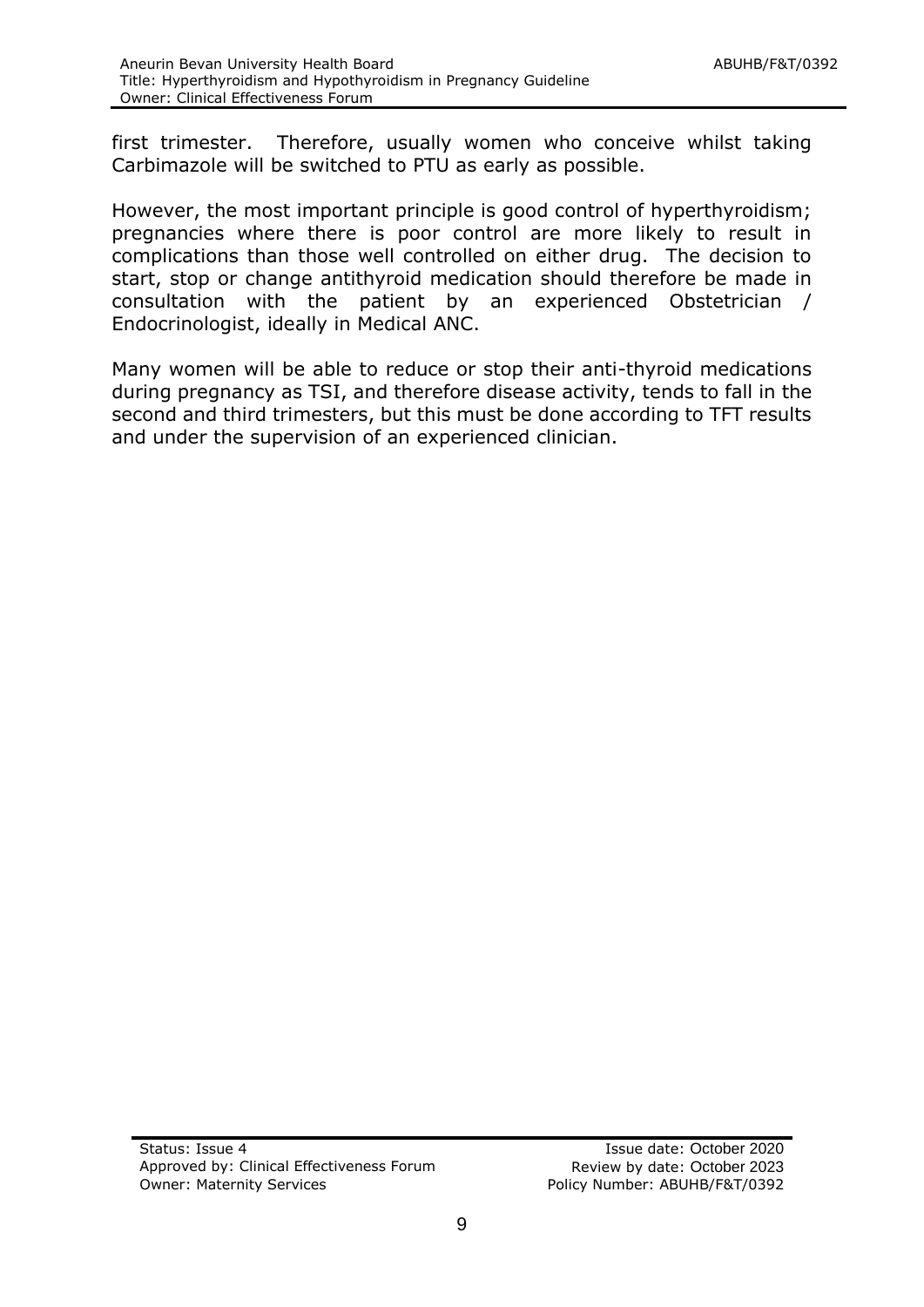|                         | <b>PTU</b>                           | <b>Carbimazole</b>                                                                                     |
|-------------------------|--------------------------------------|--------------------------------------------------------------------------------------------------------|
| <b>Placental</b>        | Similar for both drugs               |                                                                                                        |
| transfer                |                                      |                                                                                                        |
| <b>Risk of neonatal</b> | Similar for both drugs               |                                                                                                        |
| hypothyroidism          |                                      |                                                                                                        |
| <b>Risk of fetal</b>    | 2-3% but usually                     | 2-3% including more serious                                                                            |
| anomaly                 | minor, e.g. face $/$                 | anomalies, e.g. aplasia cutis,                                                                         |
|                         | neck cysts                           | oesophageal atresia, choanal                                                                           |
|                         |                                      | atresia, facial abnormalities &                                                                        |
|                         |                                      | developmental delay                                                                                    |
| <b>Dosing</b>           | 100-600mg/day but                    | 10-40mg/day in single dose                                                                             |
|                         | short half life so                   |                                                                                                        |
|                         | multiple daily doses                 |                                                                                                        |
|                         | required                             |                                                                                                        |
|                         |                                      | When switching from Carbimazole to PTU total daily                                                     |
|                         |                                      | dose should be increased by factor of 10-20 (e.g. if                                                   |
|                         |                                      | on 10mg daily Carbimazole will require 100-200mg                                                       |
|                         | PTU in divided doses throughout day) |                                                                                                        |
| <b>Risk of</b>          | Rare but can occur.                  | No association                                                                                         |
| <b>Hepatotoxicity</b>   | LFTs must be                         |                                                                                                        |
|                         | checked every 3-4                    |                                                                                                        |
|                         | weeks & women                        |                                                                                                        |
|                         | advised to report any                |                                                                                                        |
|                         | new symptoms. For                    |                                                                                                        |
|                         | this reason, some                    |                                                                                                        |
|                         | clinicians recommend                 |                                                                                                        |
|                         | changing from PTU to                 |                                                                                                        |
|                         | Carbimazole after the                |                                                                                                        |
| <b>Risk of</b>          | first trimester.                     |                                                                                                        |
|                         |                                      | Both PTU & Carbimazole can cause neutropenia/                                                          |
| neutropaenia /          |                                      | agranulocytosis. Women must be advised to report<br>symptoms such as sore throat or fever immediately. |
| agranulocytosis         | If present, urgent FBC must be done. |                                                                                                        |
| <b>Breastfeeding</b>    | Low concentration                    | Significantly higher                                                                                   |
|                         | transferred in                       | concentration in breastmilk.                                                                           |
|                         | breastmilk                           | Although this has not been                                                                             |
|                         |                                      | shown to have any adverse                                                                              |
|                         |                                      | effect on breastfed infants,                                                                           |
|                         |                                      | data is limited and there is a                                                                         |
|                         |                                      | potential increased risk of                                                                            |
|                         |                                      | neonatal hypothyroidism,                                                                               |
|                         |                                      | particularly for infants of                                                                            |

#### **Comparison of PTU & Carbimazole**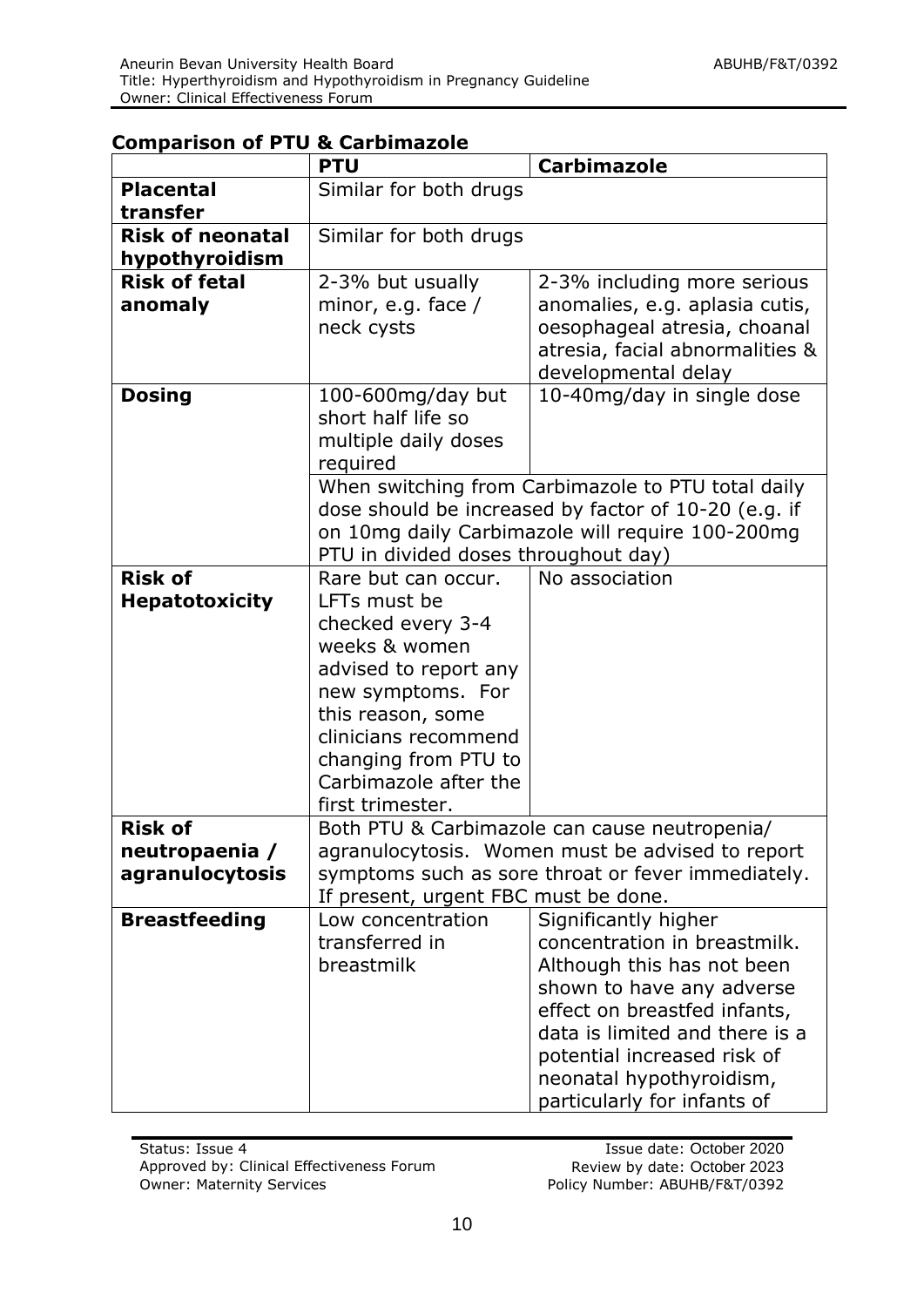| mothers on high dose<br>Carbimazole. |  |
|--------------------------------------|--|
|--------------------------------------|--|

**Beta Blockers** (Propranolol) are used for symptom control such as tachycardia, palpitations or tremor. Long term use can lead to fetal growth restriction and this should be monitored with serial USS. However, where significant symptoms exist, benefits of beta blockade usually outweigh this risk.

**Block & Replace Treatment** (antithyroid drugs and levothyroxine used in combination): contraindicated in pregnancy & lactation.

**Thyroid Surgery** e.g. subtotal thyroidectomy can be carried out in pregnancy and if required is best done in the second trimester. It may be indicated in any of the following situations:

- Inability to achieve euthyroidism despite high doses of antithyroid drugs
- Inability to tolerate oral medication
- Non-compliance with treatment

**Radioactive Iodine** therapy for hyperthyroidism is absolutely contraindicated in pregnancy and lactation. For those who have been treated with radioactive iodine, conception should be delayed for a minimum of 6 months until euthyroid.

#### **Intrapartum Care**

No alterations to normal care if hyperthyroidism is well controlled. In poorly controlled hyperthyroidism there is a risk of thyroid storm / crisis, which is a medical emergency.

#### **Thyroid Storm** (also referred to as thyrotoxic crisis)

This is a rare, sudden and life-threatening condition in pregnancy. It could be seen in undiagnosed or poorly controlled hyperthyroidism. This sudden flare-up of symptoms can be precipitated by: labour, infection or surgery.

Symptoms and signs include: fever, tachycardia out of proportion to the fever, hypertension, high output cardiac failure, restlessness, coma, seizures, gastrointestinal symptoms: pain, diarrhoea, vomiting, and jaundice.

Thyroid storm is a medical emergency and is associated with high mortality. Rapid diagnosis and aggressive treatment are key.

Principles of Management: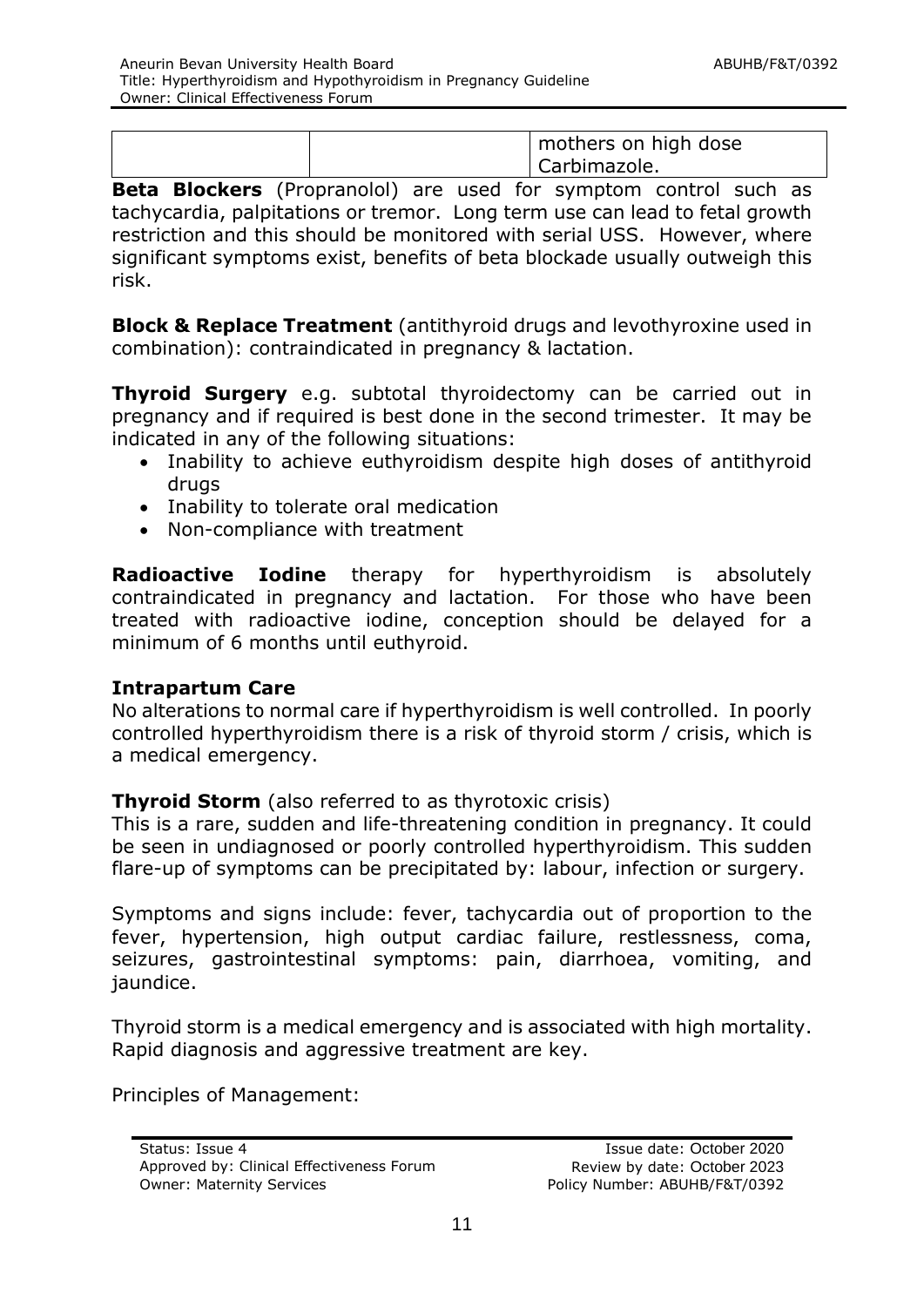- TFTs should be taken prior to treatment
- Admission to HDU or ITU setting
- Multidisciplinary care, including review by the Endocrinology Registrar / Consultant
- Treatment is with high doses of PTU or carbimazole and potassium iodide or sodium iodide (to suppress T3 & T4 production)
- High dose IV Dexamethasone (to block peripheral conversion of T4 to T3)
- Propanolol (to control tachycardia use with caution if any suspicion of heart failure)
- Phenobarbital (to increase metabolic elimination of T4)
- Supportive therapy with IV fluids, oxygen and antipyretics should be administered
- Avoid delivery during thyroid storm where possible stabilise patient first

# **Postnatal Care**

Patients should be advised to continue their current medications and have TFTs checked via GP at 6 weeks postnatally. If antithyroid medications have been reduced or stopped in pregnancy, most women will need to restart or increase these in order to avoid a relapse.

# **Neonatal Care**

Neonatal team need to be informed of delivery and should examine the baby. Baby should be observed on the ward for 48 hours and will need a blood test for TFTs at age 5-10 days.

# **7.4 Hypothyroidism in Pregnancy**

Hypothyroidism affects 1% of pregnancies. Thyroid function tests show an elevated TSH and a low T4. Hashimoto thyroiditis is the commonest cause and is characterised by glandular destruction by autoantibodies, particularly antithyroid peroxidase antibodies (anti-TPO).

Subclinical hypothyroidism (elevated TSH, normal T4) is common but unlikely to progress to overt hypothyroidism during pregnancy. There is no evidence that subclinical hypothyroidism in pregnancy is associated with adverse outcomes. However, some patients may benefit from treatment particularly if they have a TSH >4.5 on more than one occasion or are symptomatic. If thyroxine is commenced in patients with subclinical hypothyroidism, monitoring and dose adjustments should be as per overt hypothyroidism guidance below.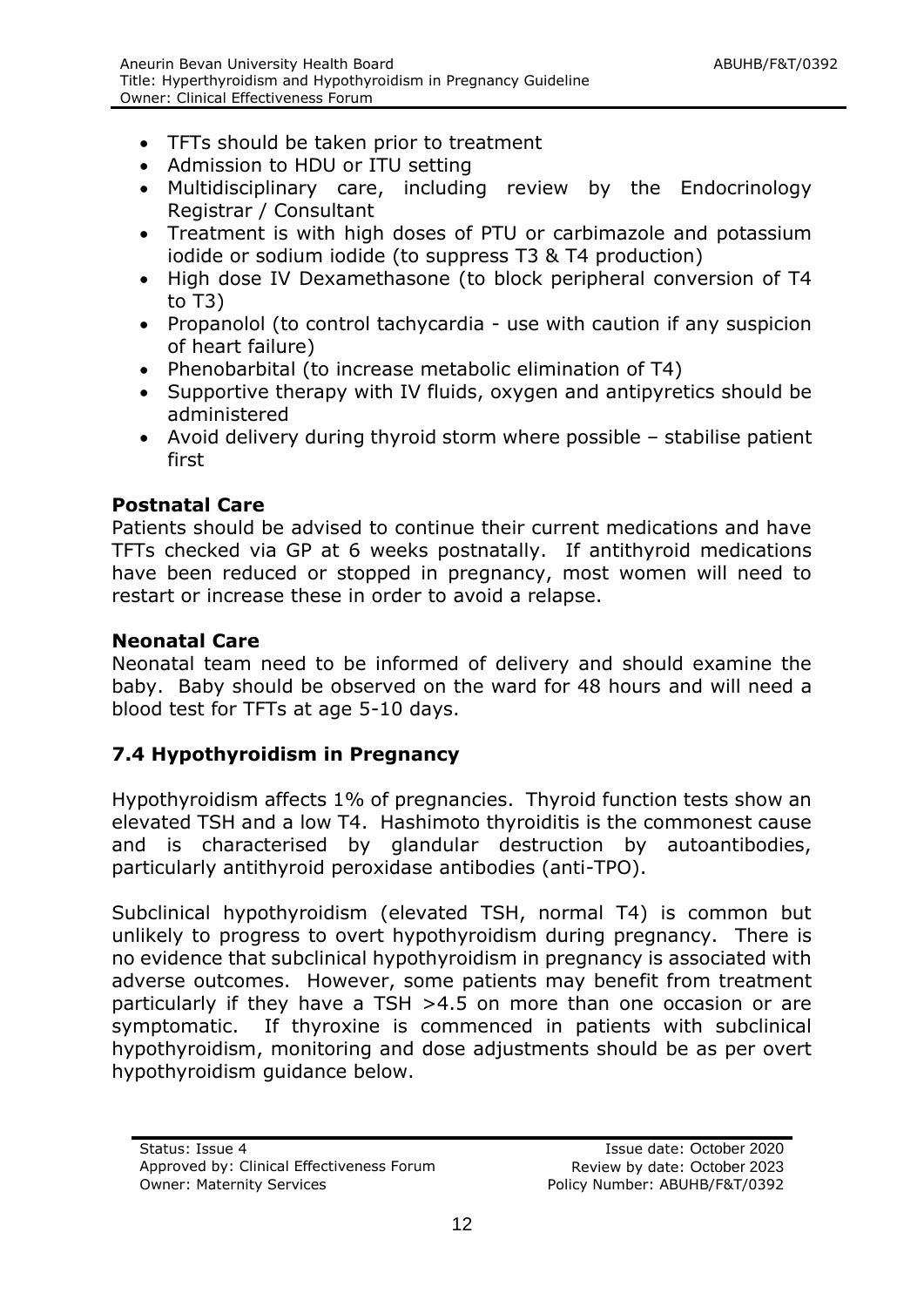# **Maternal Risks of (Inadequately Treated) Hypothyroidism:**

- Fatique
- Weight gain
- Anaemia
- Oedema
- Hair loss
- Goitre
- Pre-eclampsia
- Placental abruption

# **Fetal Risks of (Inadequately Treated) Hypothyroidism:**

- Miscarriage
- Low birth weight
- Intrauterine death
- Impaired cognitive development
- Fetal hypothyroidism very rare (1:180000) as anti-TPO rarely cross placenta

#### **Preconception Care**

Adequate levels of maternal T4 are essential for normal fetal brain development, particularly in the first trimester. Check TFT to ensure Thyroxine dose is adequate (aim to achieve a TSH level of not higher than 2.5mU/l). Advise to contact GP to check TFT (free T4 and TSH) as soon the pregnancy test is positive, as the dose of Thyroxine may need to be increased if TSH >2.5mU/l.

#### **Antenatal Care**

At booking check TFTs and take history of thyroid disease. If the patient has a history of any of the following, check TSI and refer to Medical ANC:

- Hyperthyroidism / thyrotoxicosis / Graves' disease
- Total or partial thyroidectomy
- Radioactive Iodine treatment

Patients without the above history most likely have primary hypothyroidism and should normally be managed in the general obstetric clinics. If there is any doubt about the history, check TSI and refer to Medical ANC only if positive.

If there is a new diagnosis of hypothyroidism in pregnancy, Thyroxine treatment should be initiated urgently at 1-2microgram/kg/day then TFTs repeated in 6 weeks. TPO antibodies should also be checked.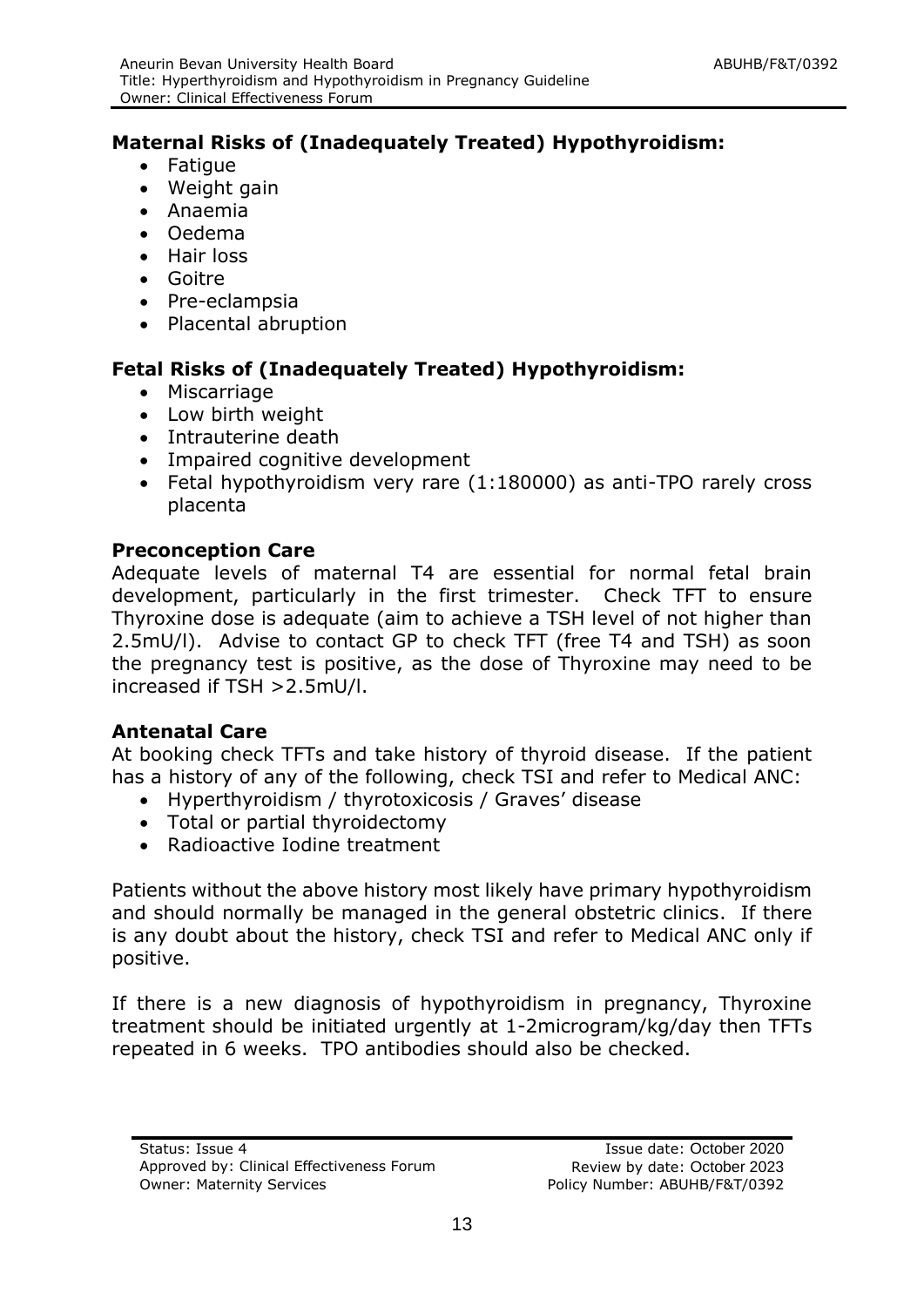TFTs should be checked once every trimester, and 4-6 weeks after any change in dose of Thyroxine. Thyroxine should be titrated to maintain serum TSH concentration not more than 2.5mU/l throughout all trimesters of pregnancy. Thyroxine should not be routinely increased in pregnancy without checking TFTs first, as there is some evidence that excessive thyroxine could be harmful.

| Guide to alteration of dose of thyroxine |                       |  |  |  |  |
|------------------------------------------|-----------------------|--|--|--|--|
| Serum TSH                                | Increase in thyroxine |  |  |  |  |
| (mU/l)                                   | $(\mu g / day)$       |  |  |  |  |
| $2.5 - 10$                               | $25 - 50$             |  |  |  |  |
| $10 - 20$                                | $50 - 75$             |  |  |  |  |
| >20                                      | 100                   |  |  |  |  |
|                                          |                       |  |  |  |  |

There is no need for regular growth scans unless there is another clinical indication.

#### **Intrapartum Care**

No alterations to normal care required in labour.

#### **Postnatal Care**

Following delivery, the patient should be advised to resume her prepregnancy dose of Thyroxine (as long as hypothyroidism was well controlled prior to pregnancy). TFTs should be checked 6-8 weeks postpartum with GP.

#### **Neonatal Care**

In patients with primary hypothyroidism, no alterations to normal neonatal care are required. Most of these patients will not have had TSI routinely checked and should be treated as TSI negative, i.e. normal postnatal care with no additional testing for the neonate.

If patients have a positive TSI, neonatal care should be as per hyperthyroidism guidance above.

# <span id="page-13-0"></span>**8. Resources**

All necessary resources are already available within the Health Board.

# <span id="page-13-1"></span>**9. Training**

Staff are expected to access appropriate training where provided. Training needs will be identified through appraisal and clinical supervision.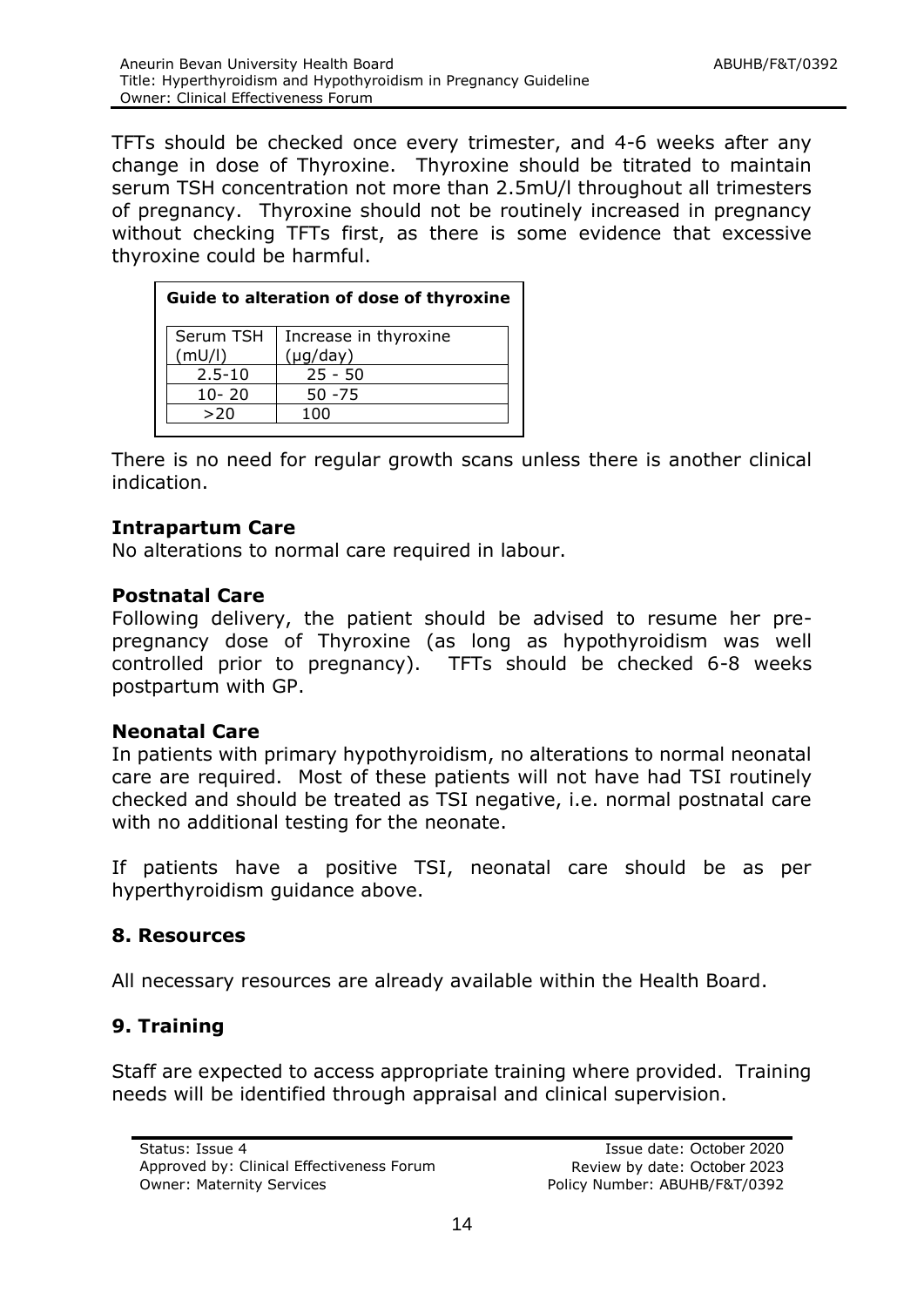# <span id="page-14-0"></span>**10. Implementation**

The recommendations in this guideline are already in clinical practice within the Health Board.

# **11. Further Information Clinical Documents**

The evidence for this document has been checked against relevant guidelines provided by RCOG and NICE. A full list of references is included below.

# <span id="page-14-2"></span><span id="page-14-1"></span>**12. Health and Care Standards Wales**

This guideline complies with the Health and Care Standards Wales by providing guidance to support the provision of high-quality safe healthcare. This guideline promotes practice that is up to date, effective and consistent and can be used in day-to-day practice to encourage a consistent level of quality and safety across the Health Board. It supports a patient-centred approach, enabling women to contribute to and be involved in decisions regarding their own health and wellbeing.

# <span id="page-14-3"></span>**13. Equality**

This policy has undergone an equality impact assessment screening process using the toolkit designed by the NHS Centre Equality & Human Rights. Details of the screening process for this policy are available from the policy owner.

This policy promotes multidisciplinary working between all those involved in the care of women with thyroid disorders in pregnancy.

# <span id="page-14-4"></span>**14. Environmental Impact**

An Environmental Impact Assessment has not been carried out for this policy.

#### <span id="page-14-5"></span>**15. Audit**

It is advised that the recommendations in this document be audited to ensure compliance by all staff.

#### **16. Review**

<span id="page-14-6"></span>Approved by: Clinical Effectiveness Forum Review by date: October 2023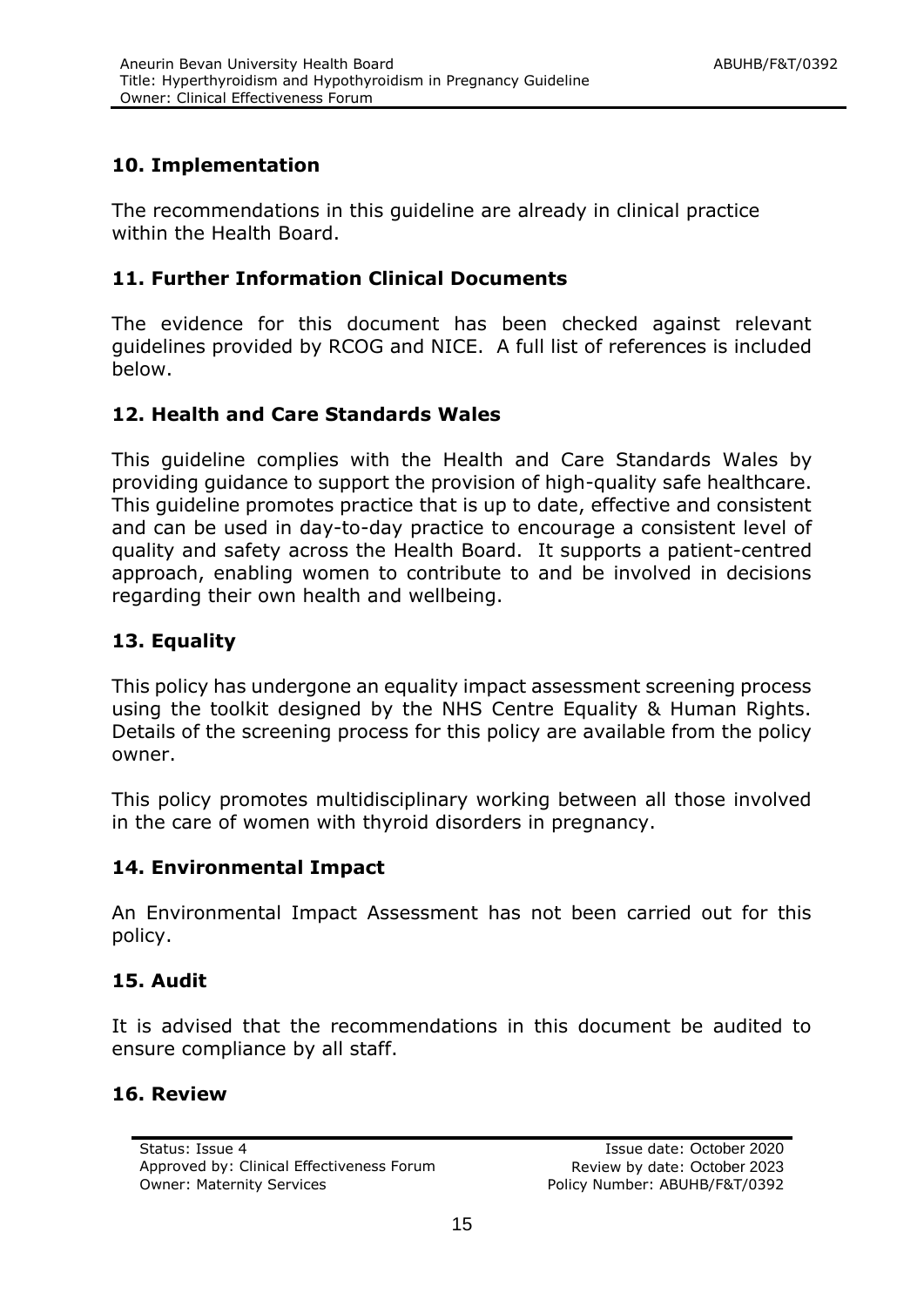Due 3 yearly – next September 2023.

#### **17. References**

- Girling, J. (2008), Thyroid disease in pregnancy. The Obstetrician & Gynaecologist, 10: 237-243.
- American College of Obstetricians and Gynecologists' Committee on Practice Bulletins—Obstetrics. Thyroid Disease in Pregnancy: ACOG Practice Bulletin, Number 223. Obstet Gynecol. 2020;135(6): e261 e274.
- Leslie De Groot et al, Management of Thyroid Dysfunction during Pregnancy and Postpartum: An Endocrine Society Clinical Practice Guideline, The Journal of Clinical Endocrinology & Metabolism, Volume 97, Issue 8, 1 August 2012, Pages 2543–2565
- Erik K. Alexander et al. 2017 Guidelines of the American Thyroid Association for the Diagnosis and Management of Thyroid Disease During Pregnancy and the Postpartum. Thyroid. Mar 2017. 315-389.
- Catherine Nelson-Piercy Handbook of Obstetric Medicine: Fifth Edition
- British Dietetics Association Iodine: Food Factsheet
- Korevaar, T. I. M. et al. (2017) Thyroid disease in pregnancy: new insights in diagnosis and clinical management Nat. Rev. Endocrinol. doi:10.1038/nrendo.2017.93
- Efterpi T. et al, Benign thyroid disease in pregnancy: A state of the art review, Journal of Clinical & Translational Endocrinology, Volume 6, 2016, Pages 37-49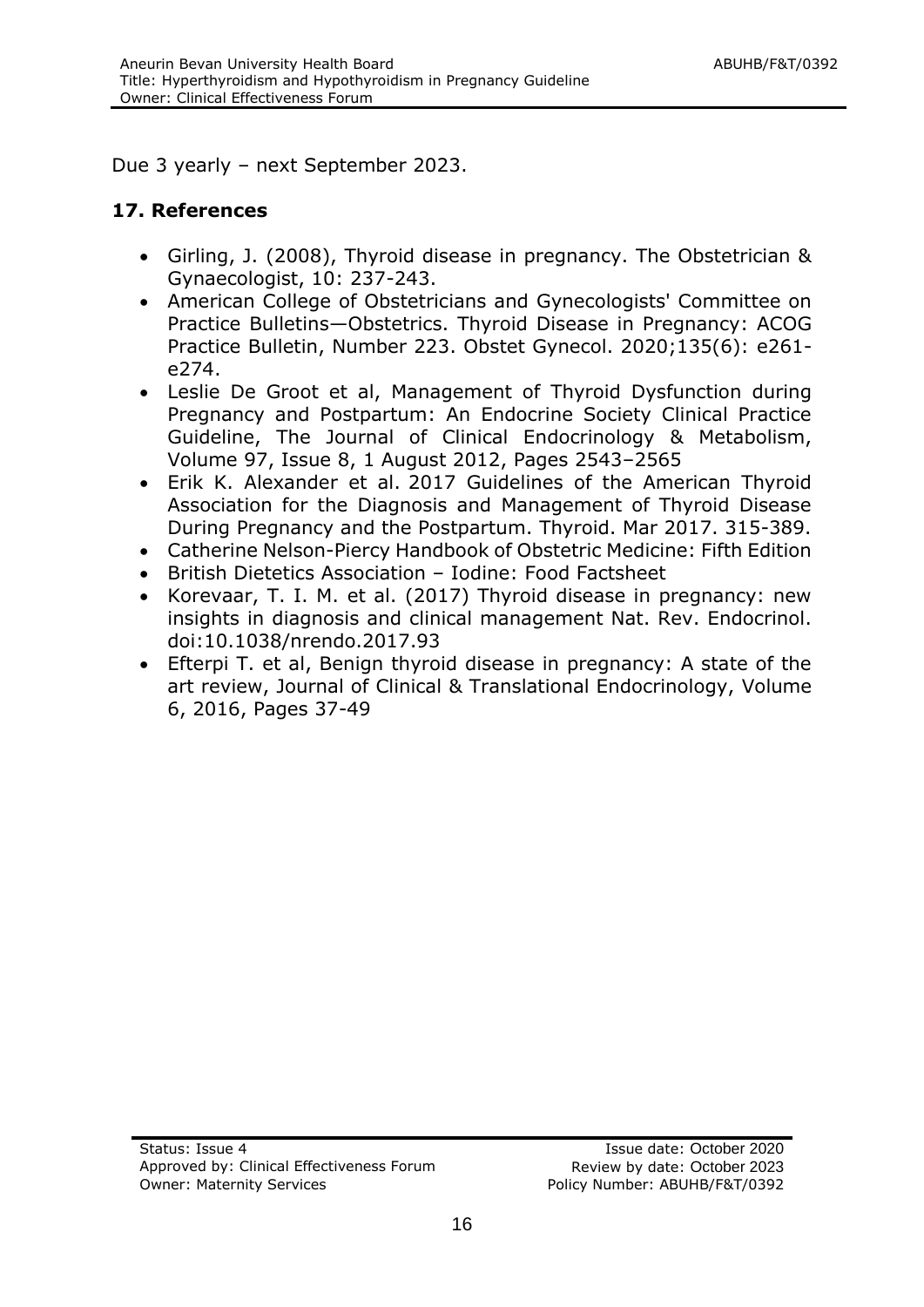<span id="page-16-0"></span>



Status: Issue 4 **Issue 4** Issue date: October 2020 Approved by: Clinical Effectiveness Forum Review by date: October 2023 Owner: Maternity Services **Policy Number: ABUHB/F&T/0392**